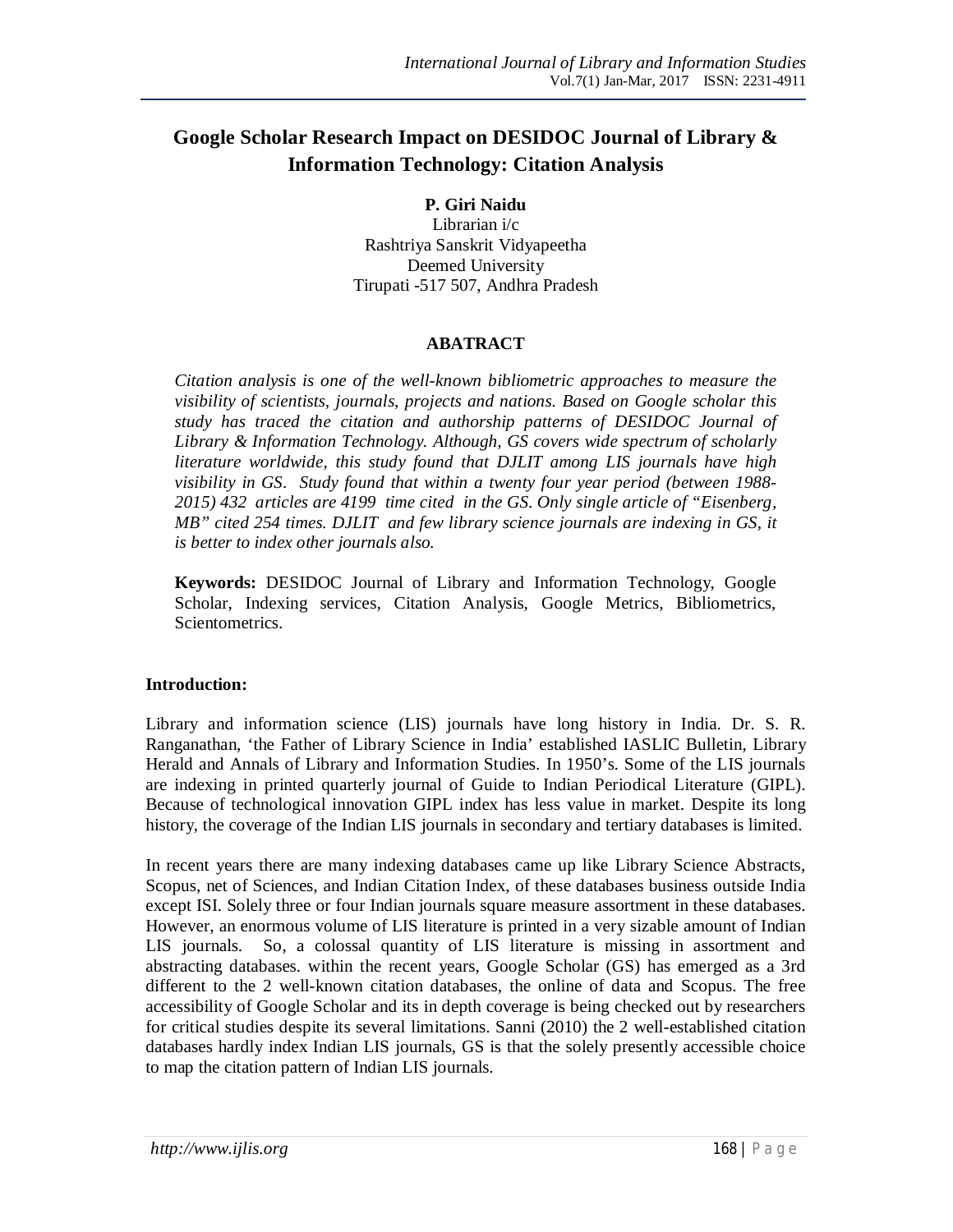Eugene Garfield first outlined the idea of a unified citation index to the literature of science in 1955. "Citation indexes resolve semantic problems associated with traditional subject indexes by using citation symbology rather than words to describe the content of a document" (Weinstock 1971). Eugene Garfield's main purpose in proposing the construction of a citation index for science, in which the references in scientific articles are used as index terms, was for the citation index to function as an information retrieval tool for scientific information (Garfield 1955). The rationale behind this kindof indexing is to exploit what Garfield calls the "association-of-ideas" or "Citations are the formal, explicit linkages between papers that have particular points in common" (Garfield 1979, 1).

Citations link articles on a specific topic, and Google Scholar is built on the basis of this internal structure of subject literatures. However, as noted at the start of this article, the citation index is not a recent idea. In fact, "the first practical application of a citation index was Shepard's Citations, a legal reference tool that has been in use since 1873" (Weinstock 1971). Moreover, citation analysis is not a new idea. For instance, since the appearance of Islam in a branch of Islamic theology called the Science of Hadith, researchers have identified the accuracy and legitimacy of documents (sources) based on citations alone (Horri 1983). For more information about the history and role of citation indexing, see the works published by Dr. Eugene Garfield who has opened many doors for research and applications in infometrics, scientometrics and bibliometrics.

## **Introduction to Google Scholar**

Google Scholar is that the scholarly search tool of the world's largest and most powerful programme, Google. Google Scholar was developed by Anurag Acharya, AN Indian-born computer user. it's an implausible tool permitting researchers to find a good array of scholarly literature on the online, together with scholarly journals, abstracts, peer reviewed articles, theses, dissertations, books, preprints, PowerPoint shows and technical reports from universities, educational establishments, skilled societies, analysis teams, and preprint repositories round the world. As such, it's become a entry to accessing scholarly data on the online. a day a lot of scholarly data is out there on-line and that we still discover new reasons to want access to the current data.

If Google Scholar makes more open access scholarly material accessible, the price of academic journals and databases may decrease or stabilize as they strive to compete. Thus the greater the accessibility of scholarly material, the greater is the value for researchers. What makes Google Scholar most useful is its citation index feature. Google Scholar consists of articles, with a sub-list under each article of the subsequently published resources that cite the article;

In the future, Google Scholar could also be used for citation analysis, through bibliometric techniques,which live the impact issue of a personal publication as a perform of the amount of citations it receives from future authors. additionally, any author could licitly want to work out whether or not his/her own work has been criticized or utilized by others on the net. Authors have an interest in knowing whether or not anyone has cited their works and/or whether or not alternative researchers in their fields have commented on them. Google Scholar facilitates this sort of feedback within the pedantic communication cycle the net. no matter the year that the article was printed, Google Scholar permits researchers to spot wherever that article was cited. Researchers will find recent articles that have cited the actual article. an additional use of Google Scholar is to spot scientists presently operating in specific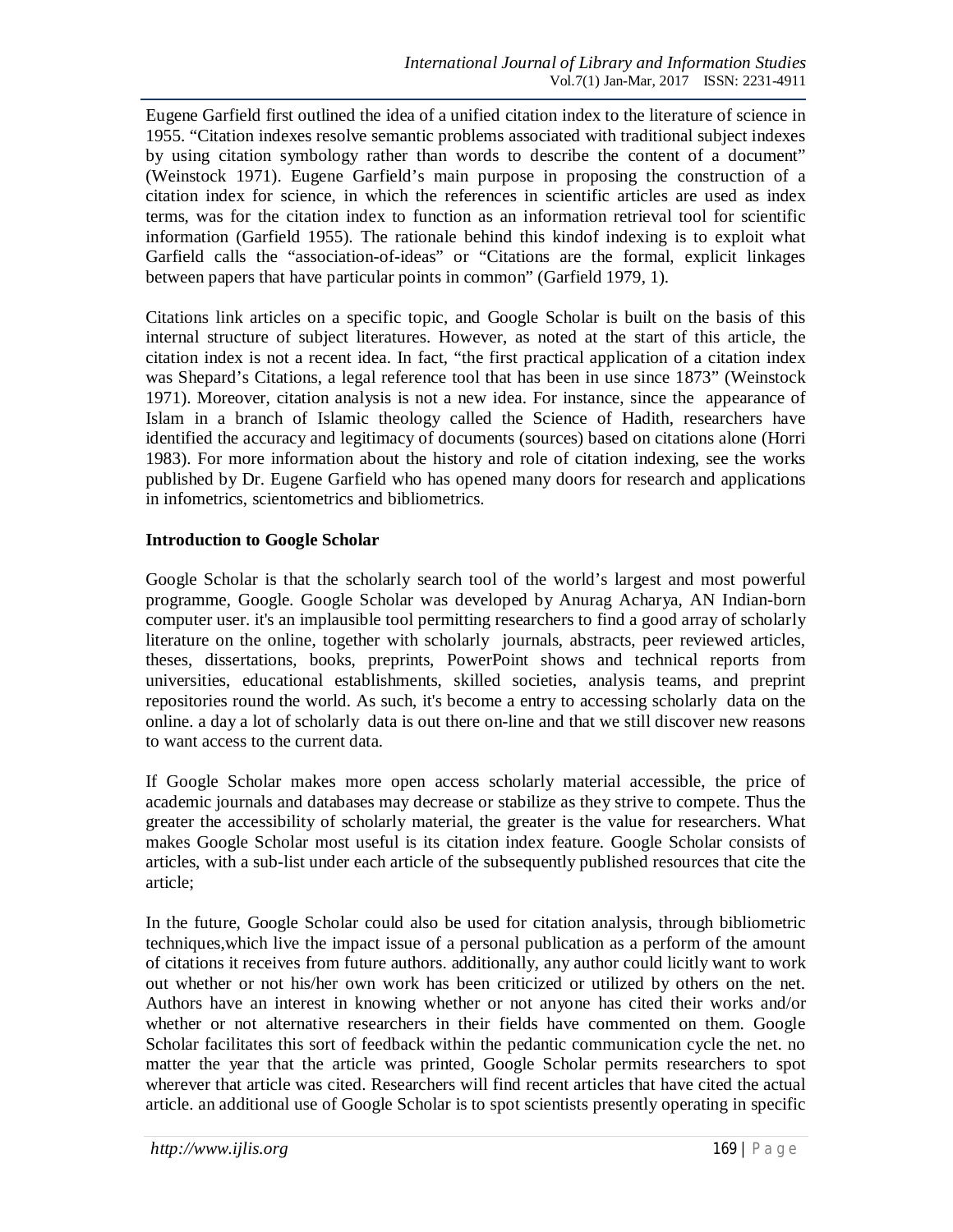branches of science so as to recommend collaboration, to enter into correspondence, etc. Moreover, Google Scholar provides remote access to the indexed resources.

DESIDOC Journal of Library & Information Technology (DJLIT) is a peer-reviewed, open access, bi-monthly journal that publishes original research and review papers related to IT applied to library activities, services, and products. The papers included focus on aspects of exploring, applying, and evaluating new theories and technologies to create better automated libraries and enhanced library services using IT. Topics covered include automation, digitisation, user interfaces, networks, hardware and software development, and technology. It is meant for librarians, documentation and information professionals, researchers, students and others interested in the field. The readers get user experience on the application of IT in libraries and information centres, and the analysis of underlying trends and their potential effects.

# **Literature Review:**

Noruzi (2005) in his study provided a new method of locating potentially relevant articles on a given subject by identifying subsequent articles that cite a previously published article. An important feature of Google Scholar is that researchers can use it to trace interconnections among authors citing articles on the same topic and to determine the frequency with which others cite a specific article, as it has a "cited by" feature. This study also compares the citation counts provided by Web of Science and Google Scholar for articles in the field of "Webometrics." It makes several suggestions for improving Google Scholar. Finally, it concludes that Google Scholar provides a free alternative or complement to other citation indexes.

Swapan Kumar (2014) In his study Indian library and information science (LIS) journals are not indexed in Web of Science (WoS) database and lately Scopus® database of Elsevier B.V. has indexed three Indian LIS journals. Hence, Google Scholar (GS) is the only available global database for the citation analysis of Indian LIS journals. Based on GS, this study has traced the citation and authorship patterns of selected LIS journals. Although, GS covers wide spectrum of scholarly literature worldwide, this study found that Indian LIS journals have low visibility even in GS database. In terms of citations, multiple-authored articles generally got more citations than the single-authored articles. This study suggests LIS researchers to increase collaborations for better visibility of their research.

Anup Kumar and Sanjaya (2015) examined the scholarly contribution of S R Ranganathan as reflected in Google Scholar Citations, Web of Science, and Scopus. This paper also identifies popularity of his published works of books and journal articles. His top three highly cited books are namely Prolegomena to Library Classification, The Five Laws of Library Science, and Colon Classification. His top three highly referred journal articles are titled "Hidden Roots of Classification", "Subject Heading and Facet Analysis", and "Colon Classification Edition 7 (1971): A Preview". This paper identifies the articles that cited his works extensively and got considerable citations from the other researchers. Top citing journal articles are namely "The Need for a Faceted Classification as the Basis of All Methods of Information Retrieval", "Ranganathan and the Net: Using Facet Analysis to Search and Organise the World Wide Web" and "Grounded Classification: Grounded Theory and Faceted Classification". These citing articles also indicate that Ranganathan is very relevant to today's researchers.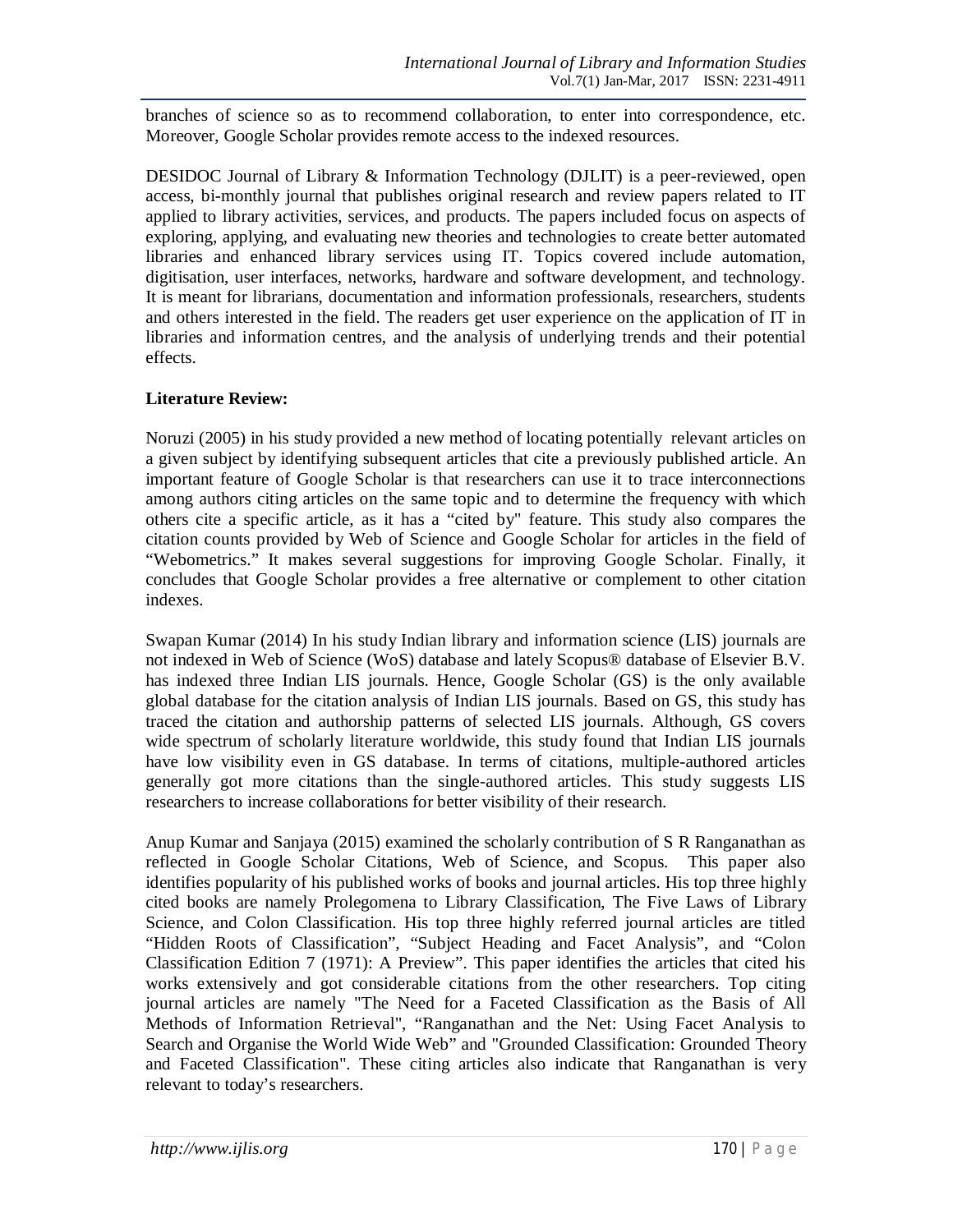## **Objectives of the study**

- To find out chronological order of cited papers of DESIDOC Journal of Library & Information Technology by Google Scholar.
- To find out highly cited papers of DESIDOC Journal of Library & Information Technology.
- To find out highly cited authorship patterns of DESIDOC Journal of Library & Information Technology

# **Methodology**

In recent years many research scholars, authors and journals are indexing in Google Scholar (GS) because of fee indexing service. . Besides this, the search can be performed at a modest speed. It has own limitations, although, there are severe criticisms of Google Scholar, it is increasingly becoming popular among LIS and other professionals as a highly efficient information source and services. The owners of the DJLIT journal manually indexing in GSe journal at https://scholar.google.co.in/citations?user=RFLVDYcAAAAJ&hl=en



# **Data Analysis**

#### **Year-wise number of Cited Articles**

Table-1 shows the Year-wise number of Cited Articles, the majority 58 (13.43%) of the articles cited in the year 2012; 51 (11.81%) cited article published in 2014 followed by 40(9.26%) in the year 2013; 33 (7.64.68%) were published in 2010 and2011; 30 (6.94%) article in 2009; 27(6.25%) article in 2008; 20(4.63% ) article in 2007 and remaining below 20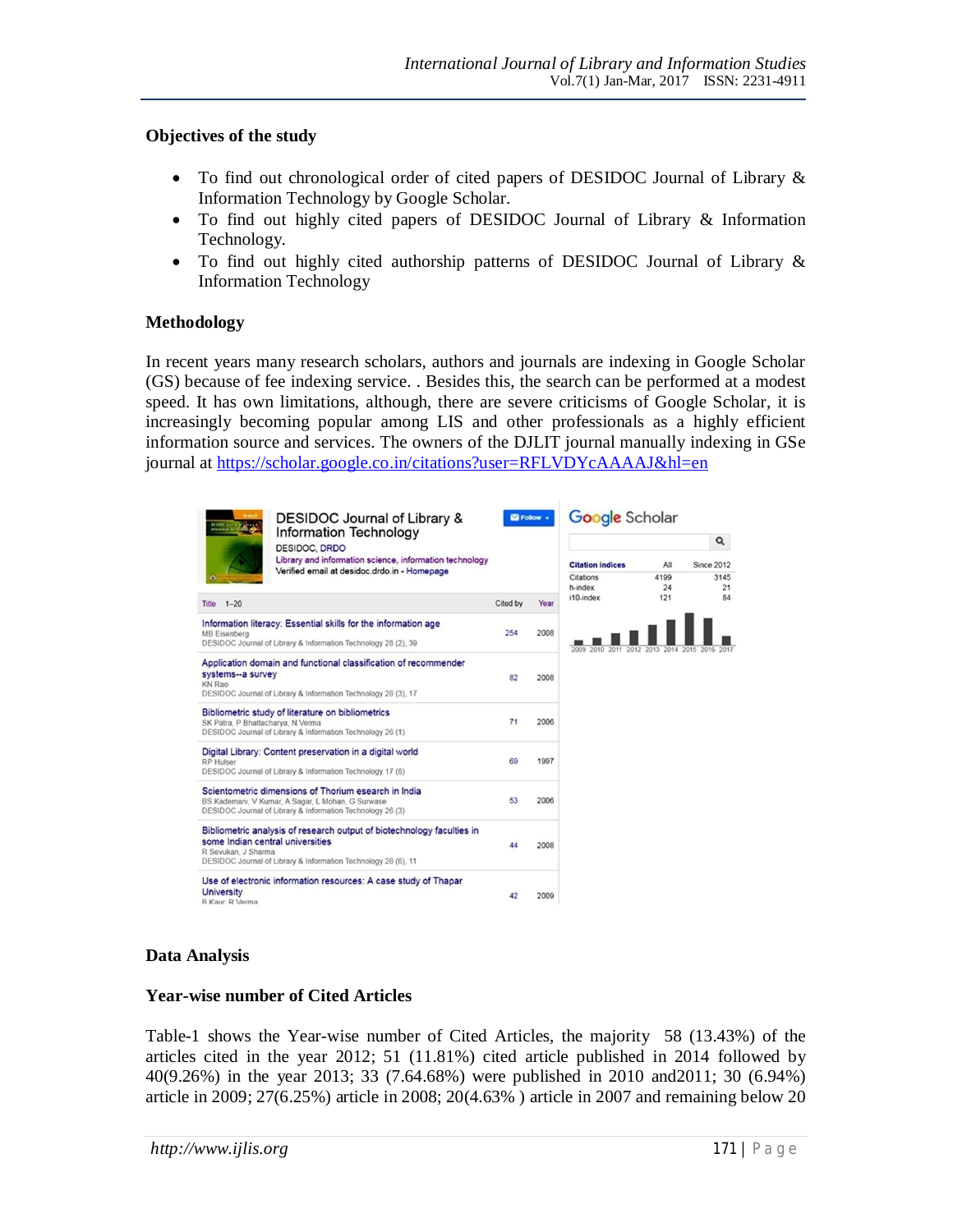article published in 2015 and between 1988-2006 there is no articles in 1993 year. On average of 18 (4.17) articles are cited every year.

|                |              | No. of                  |            |
|----------------|--------------|-------------------------|------------|
| S.No.          | Year         | <b>Article</b>          | Percentage |
| 1              | 1988         | 1                       | 0.23       |
| $\overline{2}$ | 1992         | $\mathbf{1}$            | 0.23       |
| $\overline{3}$ | 1994         | $\overline{\mathbf{c}}$ | 0.46       |
| $\overline{4}$ | 1995         | $\overline{8}$          | 1.85       |
| 5              | 1996         | 16                      | 3.70       |
| 6              | 1997         | 18                      | 4.17       |
| 7              | 1998         | 13                      | 3.01       |
| 8              | 1999         | 13                      | 3.01       |
| 9              | 2000         | 6                       | 1.39       |
| 10             | 2001         | 4                       | 0.93       |
| 11             | 2002         | $\overline{8}$          | 1.85       |
| 12             | 2003         | 12                      | 2.78       |
| 13             | 2004         | 9                       | 2.08       |
| 14             | 2005         | $\overline{8}$          | 1.85       |
| 15             | 2006         | $\overline{9}$          | 2.08       |
| 16             | 2007         | 20                      | 4.63       |
| 17             | 2008         | 27                      | 6.25       |
| 18             | 2009         | 30                      | 6.94       |
| 19             | 2010         | 33                      | 7.64       |
| 20             | 2011         | 33                      | 7.64       |
| 21             | 2012         | 58                      | 13.43      |
| 22             | 2013         | 40                      | 9.26       |
| 23             | 2014         | 51                      | 11.81      |
| 24             | 2015         | 12                      | 2.78       |
|                | <b>Total</b> | 432                     | 100        |

**Table-1: Year-wise Number of Cited Articles**

## **Year-wise Cited papers**

Table-2 shows the year-wise cited papers, significantly 432 articles were cited 4199 times on average each article cited 175 times. There is good response of citation 27 article cited 744(17.72%) times in 2008; 33 articles were 475 (11.31%) times cited in 2011; 30 articles 387 (9.22%) times cited in 2009; again 33 articles were 383(9.12%) times cited in 2010; 58 articles 336(8%) times cited. Remaining number of articles were cited year against column shown in the table, but least single article cited 3 to 2 times in the 1998 and 1992 and there is not article cited in the year 1993.

| S.No. | Year | No. of<br><b>Article</b> | No. of<br><b>Times</b><br><b>Cited</b> | Percentage                  |
|-------|------|--------------------------|----------------------------------------|-----------------------------|
|       | 1988 |                          |                                        | 0.07                        |
| 2     | 1992 |                          |                                        | 0.05                        |
| 3     | 1994 | 2                        |                                        | 0.14                        |
|       | 1995 | 8                        | 28                                     | 0.67                        |
|       | 1996 | 16                       | 63                                     | 1.5                         |
| 6     | 1997 | 18                       | 173                                    | 4.12                        |
|       | 1998 | 13                       | 84                                     | $\mathcal{D}_{\mathcal{A}}$ |

**Table-2: Year-wise Cited Papers**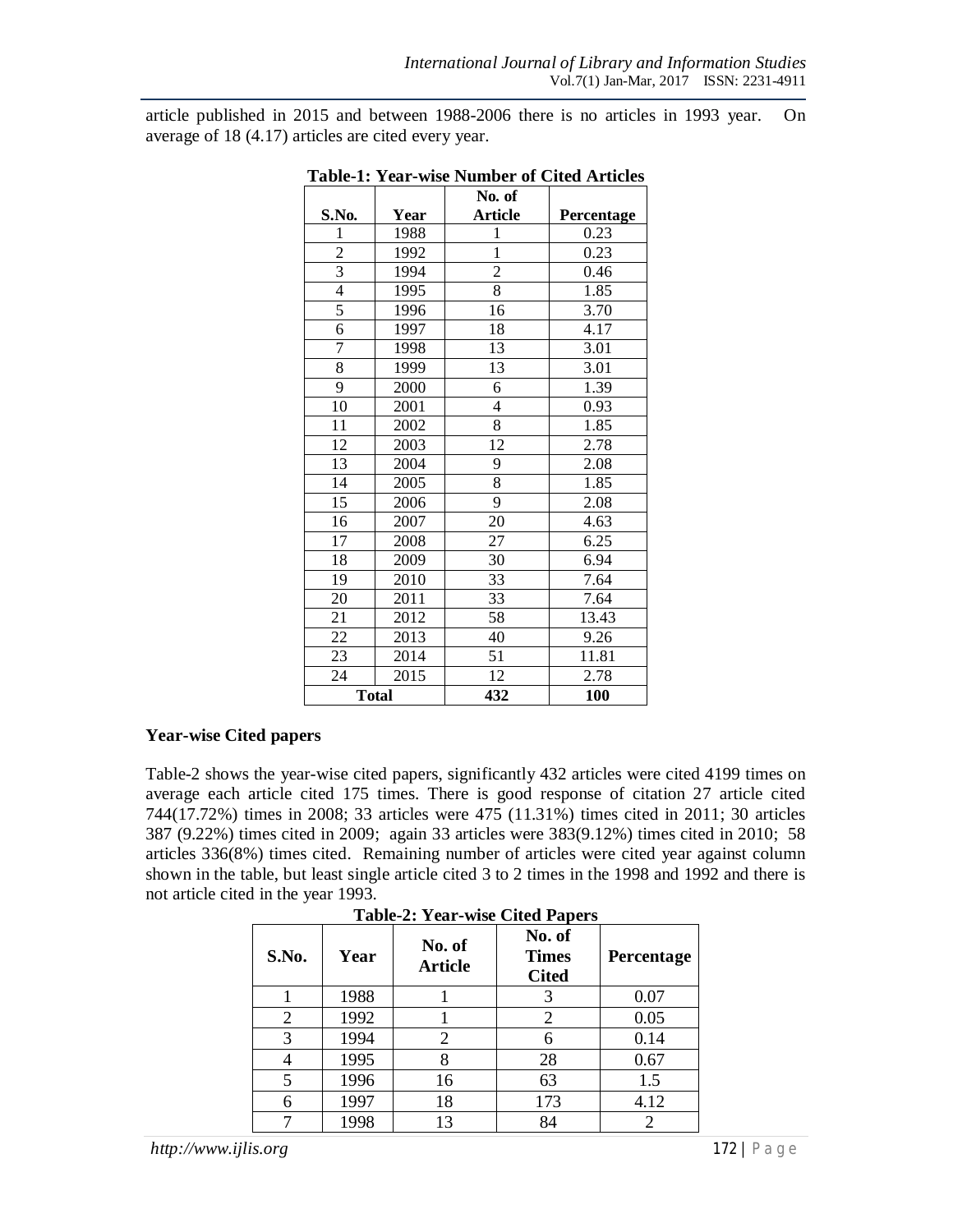*International Journal of Library and Information Studies* Vol.7(1) Jan-Mar, 2017 ISSN: 2231-4911

| 8            | 1999 | 13  | 34   | 0.81           |
|--------------|------|-----|------|----------------|
| 9            | 2000 | 6   | 44   | 1.05           |
| 10           | 2001 | 4   | 62   | 1.48           |
| 11           | 2002 | 8   | 84   | $\overline{2}$ |
| 12           | 2003 | 12  | 105  | 2.5            |
| 13           | 2004 | 9   | 105  | 2.5            |
| 14           | 2005 | 8   | 126  | 3              |
| 15           | 2006 | 9   | 212  | 5.05           |
| 16           | 2007 | 20  | 242  | 5.76           |
| 17           | 2008 | 27  | 744  | 17.72          |
| 18           | 2009 | 30  | 387  | 9.22           |
| 19           | 2010 | 33  | 383  | 9.12           |
| 20           | 2011 | 33  | 475  | 11.31          |
| 21           | 2012 | 58  | 336  | 8              |
| 22           | 2013 | 40  | 221  | 5.26           |
| 23           | 2014 | 51  | 213  | 5.07           |
| 24           | 2015 | 12  | 67   | 1.6            |
| <b>Total</b> |      | 432 | 4199 | 100            |

#### **Authorship pattern**

Table-3 shows the Single authorship is most common in all journals. However, DESIDOC Journal of Library & Information Technology metrics has average number of authors are 1.8% per paper. The journal having single authors produced 121(49.39%) articles following two authors were 77(31.43%) articles; three authors were 30(12.24%) article; four authors were 12 (4.90%) articles; five authors were 3(1.22%) articles and six authorship were 2(0.82) article were produced in DJLIT Journal.

| S.No. | Pattern            | No. of Articles | Percentage |
|-------|--------------------|-----------------|------------|
|       | Single Author      | 121             | 49.39      |
| 2     | Two Authors        | 77              | 31.43      |
| 3     | Three Authors      | 30              | 12.24      |
|       | Four Authors       | 12              | 4.90       |
| 5     | Five Authors       | 3               | 1.22       |
| 6     | <b>Six Authors</b> |                 | 0.82       |
|       | Total              | 245             | 100        |

#### **Table-3: Authorship pattern**

# **Highly Cited Papers with Single author articles**

Table-4 clearly indicated that scholars in different disciplines have different citation practices. The majority of single author " Eisenberg, MB" article produced 254(21.58%) citations in the year 2008 from Google Scholar. "Rao, KN" article produced 82(6.97%) citations in 2008; "Hulser, RP" article produced 69(5.86%) citations in 1997 and "Sumitha, E" article produced 66(5.61%) citations in 2011. Remaining author citations shown in the table-4, number of citations produced author against column and the year. Hence, the average number of citations received by a paper varies from subject to subject. Analysis of highly cited papers reveals that a large majority of such papers dealt with the sub-discipline of metrics.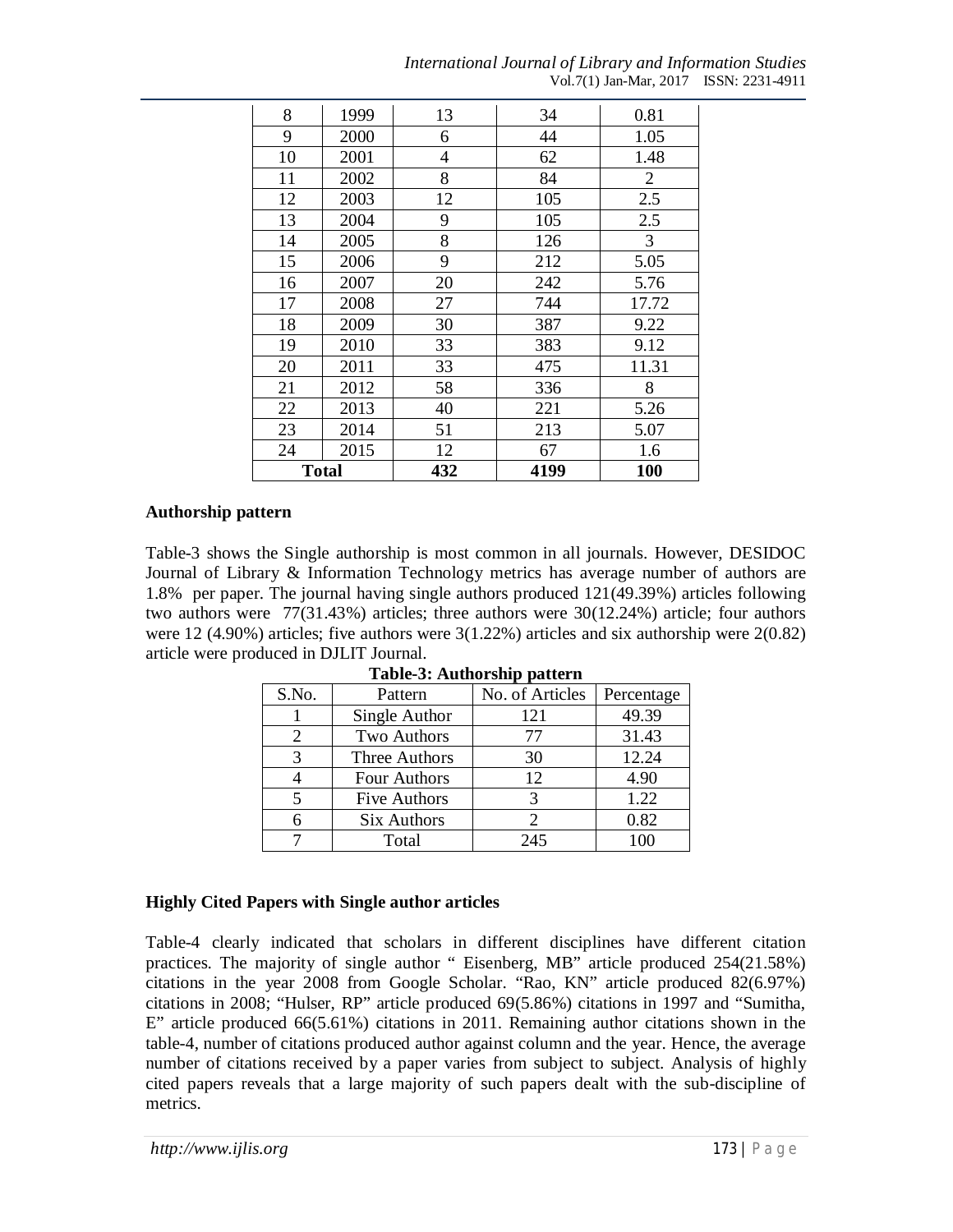|                         | Table-4: Highly Clied Papers with Single author articles |                 |      |                 |            |
|-------------------------|----------------------------------------------------------|-----------------|------|-----------------|------------|
| S.No.                   | <b>Author</b>                                            | <b>Volume</b>   | Year | No. Times Cited | Percentage |
| 1                       | Eisenberg, MB                                            | 28              | 2008 | 254             | 21.58      |
| $\overline{2}$          | Rao, KN                                                  | 28              | 2008 | 82              | 6.97       |
| $\overline{\mathbf{3}}$ | Hulser, RP                                               | 17              | 1997 | 69              | 5.86       |
| $\overline{4}$          | Sumitha, E                                               | 31              | 2011 | 66              | 5.61       |
| $\overline{5}$          | Ghani, SR                                                | 29              | 2009 | 41              | 3.48       |
| 6                       | Connaway, LS                                             | 23              | 2003 | 37              | 3.14       |
| $\overline{7}$          | Arunachalam, S                                           | 28              | 2008 | 37              | 3.14       |
| $8\,$                   | KG Sudhier,                                              | 30              | 2010 | 31              | 2.63       |
| 9                       | I Koneru,                                                | 30              | 2010 | 28              | 2.38       |
| 10                      | S Thanuskodi,                                            | 31              | 2011 | 24              | 2.04       |
| 11                      | S Foo,                                                   | 28              | 2008 | 23              | 1.95       |
| 12                      | R Kumbhar,                                               | 29              | 2009 | 23              | 1.95       |
| $\overline{13}$         | K Giri,                                                  | $\overline{31}$ | 2011 | 23              | 1.95       |
| 14                      | J Arora,                                                 | 21              | 2001 | 21              | 1.78       |
| 15                      | MM Letha,                                                | 26              | 2006 | 21              | 1.78       |
| 16                      | J Singh,                                                 | 28              | 2008 | 20              | 1.70       |
| 17                      | JK Bhatia,                                               | 31              | 2011 | 19              | 1.61       |
| 18                      | R Husain,                                                | 26              | 2006 | 17              | 1.44       |
| 19                      | KP Singh,                                                | 28              | 2008 | 17              | 1.44       |
| 20                      | I Koneru,                                                | 25              | 2005 | 16              | 1.36       |
| 21                      | P Suber,                                                 | 28              | 2008 | 16              | 1.36       |
| 22                      | S Tyagi,                                                 | 32              | 2012 | 16              | 1.36       |
| 23                      | M Natarajan,                                             | 22              | 2002 | 15              | 1.27       |
| 24                      | TY Mallaiah,                                             | 28              | 2008 | 15              | 1.27       |
| 25                      | C Baskaran,                                              | 33              | 2013 | 15              | 1.27       |
| 26                      | BU Kannappanavar,                                        | 21              | 2001 | 14              | 1.19       |
| 27                      | M Natarajan,                                             | $\overline{27}$ | 2007 | 14              | 1.19       |
| 28                      | A Amudhavalli,                                           | 17              | 1997 | 13              | 1.10       |
| 29                      | APJA Kalam,                                              | 20              | 2000 | 13              | 1.10       |
| 30                      | HR Sujatha,                                              | $\overline{31}$ | 2011 | 13              | 1.10       |
| 31                      | A Bansal, A                                              | 20              | 2000 | 12              | 1.02       |
| 32                      | N Singh, N                                               | 21              | 2001 | 12              | 1.02       |
| 33                      | A Swan, A                                                | 28              | 2008 | 12              | 1.02       |
| 34                      | GL Kumari, GL                                            | 28              | 2008 | 12              | 1.02       |
| 35                      | I Koneru, I                                              | 26              | 2006 | 11              | 0.93       |
| 36                      | P Suber, P                                               | 28              | 2008 | 11              | 0.93       |
| $\overline{37}$         | MA Kamba, MA                                             | 31              | 2011 | 11              | 0.93       |
| 38                      | S Vasishta, S                                            | 31              | 2011 | 11              | 0.93       |
| 39                      | Francis, TA                                              | 32              | 2012 | 11              | 0.93       |
| 40                      | Bansal, A                                                | 33              | 2013 | 11              | 0.93       |
| 41                      | Aruna, A                                                 | 18              | 1998 | 10              | 0.85       |
| 42                      | Raina, R                                                 | 18              | 1998 | 10              | 0.85       |
| 43                      | Sikos, LF                                                | 31              | 2011 | 10              | 0.85       |
| 44                      | Chauhan, K                                               | 32              | 2012 | 10              | 0.85       |
| 45                      | Prathap, G                                               | 34              | 2014 | 10              | 0.85       |
|                         | <b>Total</b>                                             |                 |      | 1177            | 100.00     |
|                         |                                                          |                 |      |                 |            |

| <b>Table-4: Highly Cited Papers with Single author articles</b> |  |  |  |
|-----------------------------------------------------------------|--|--|--|
|-----------------------------------------------------------------|--|--|--|